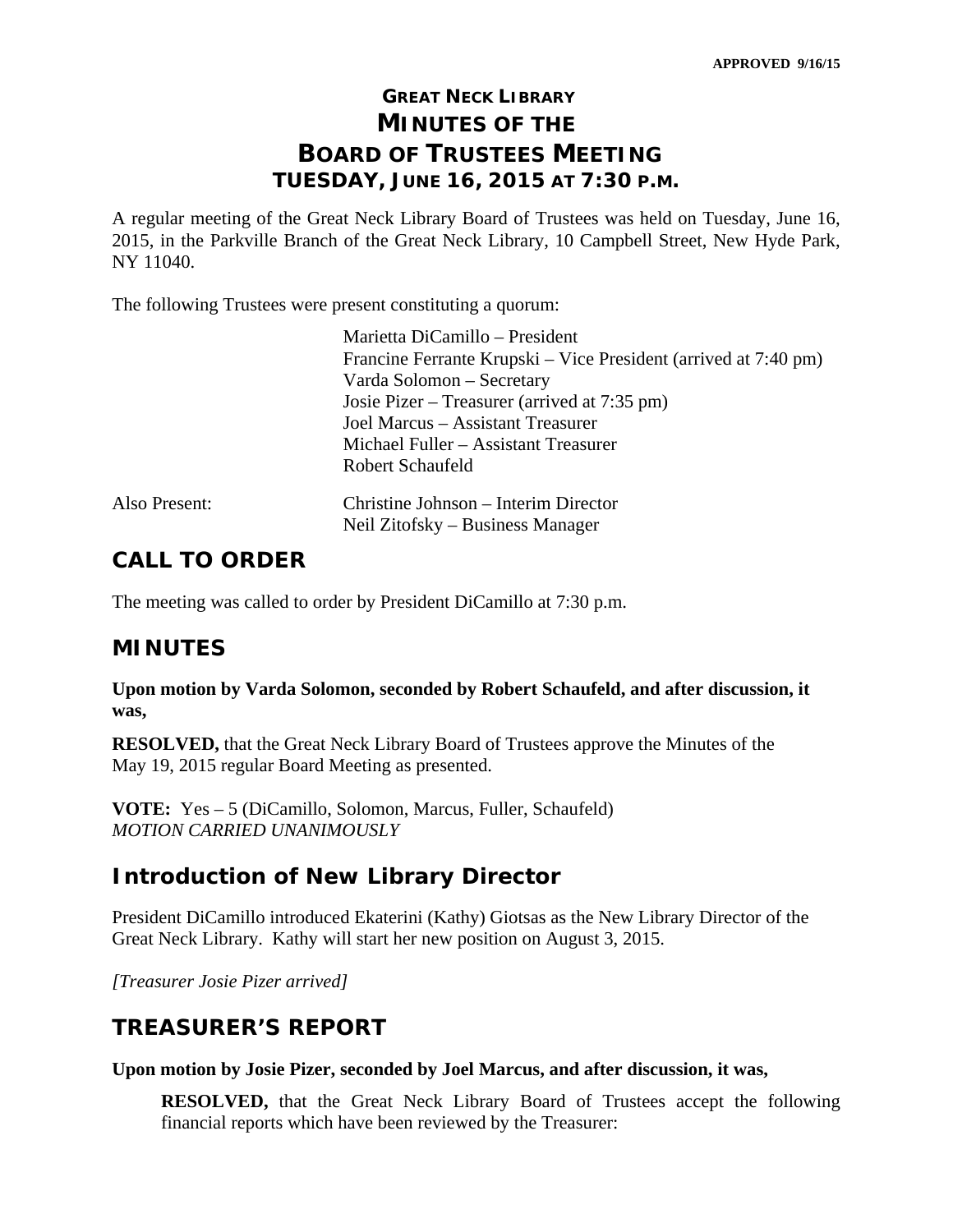- June 16, 2015, Treasurer's Report;
- Warrant dated May 9, 2015 through June 5, 2015, the sums set against their respective names, amounting in the aggregate to \$308,658.41;
- Payroll Warrants for pay dates May 14, 2015, and May 28, 2015, which have been reviewed by the Treasurer, in the amounts of \$119,647.43 and \$123,840.41 respectively, for a total of \$243,487.84.

\_\_\_\_\_\_\_\_\_\_\_\_\_\_\_\_\_\_\_\_\_\_\_\_\_\_\_\_\_\_\_\_\_\_\_\_\_\_\_\_\_\_\_\_\_\_\_\_\_\_\_\_\_\_\_\_\_\_\_\_\_\_\_\_\_\_\_\_\_\_

**VOTE:** Yes – 6 (DiCamillo, Solomon, Marcus, Pizer, Fuller, Schaufeld) *MOTION CARRIED UNANIMOUSLY* 

*[Vice President Francine Ferrante Krupski arrived]* 

# **PAYROLL CHANGES**

**Upon motion by Josie Pizer, seconded by Michael Fuller, and after discussion, it was,** 

**RESOLVED,** that the Great Neck Library Board of Trustees accept the Revised Payroll Changes of May 9, 2015 through June 1, 2015 as presented, which have been reviewed by the Finance Committee.

Trustee Pizer pointed out that there were additional changes through June  $10<sup>th</sup>$  and that the Finance Committee had not had the opportunity to review them. Neil Zitofsky presented the revised payroll changes through June  $10<sup>th</sup>$ . Trustee Solomon moved to amend the original motion, seconded by Trustee Fuller.

## **Upon motion by Josie Pizer, seconded by Michael Fuller, and after discussion, it was,**

**RESOLVED,** that the Great Neck Library Board of Trustees accept the Revised Payroll Changes of May 9, 2015 through June 10, 2015 as presented, which have been reviewed by the Board of Trustees.

**VOTE:** Yes – 7 (DiCamillo, Ferrante Krupski, Solomon, Marcus, Pizer, Fuller, Schaufeld) *MOTION CARRIED UNANIMOUSLY* 

# **REPORTS**

## **Branch Committee**

Trustee Fuller reported.

Lakeville Branch- awaiting new carpet installation.

Station Branch – Parking lot has been repaved. Odors in the branch and cleanliness of the lobby were discussed. Follow up was requested with the landlord. If necessary, obtain a legal letter.

*Public Comment: Karen Rubin*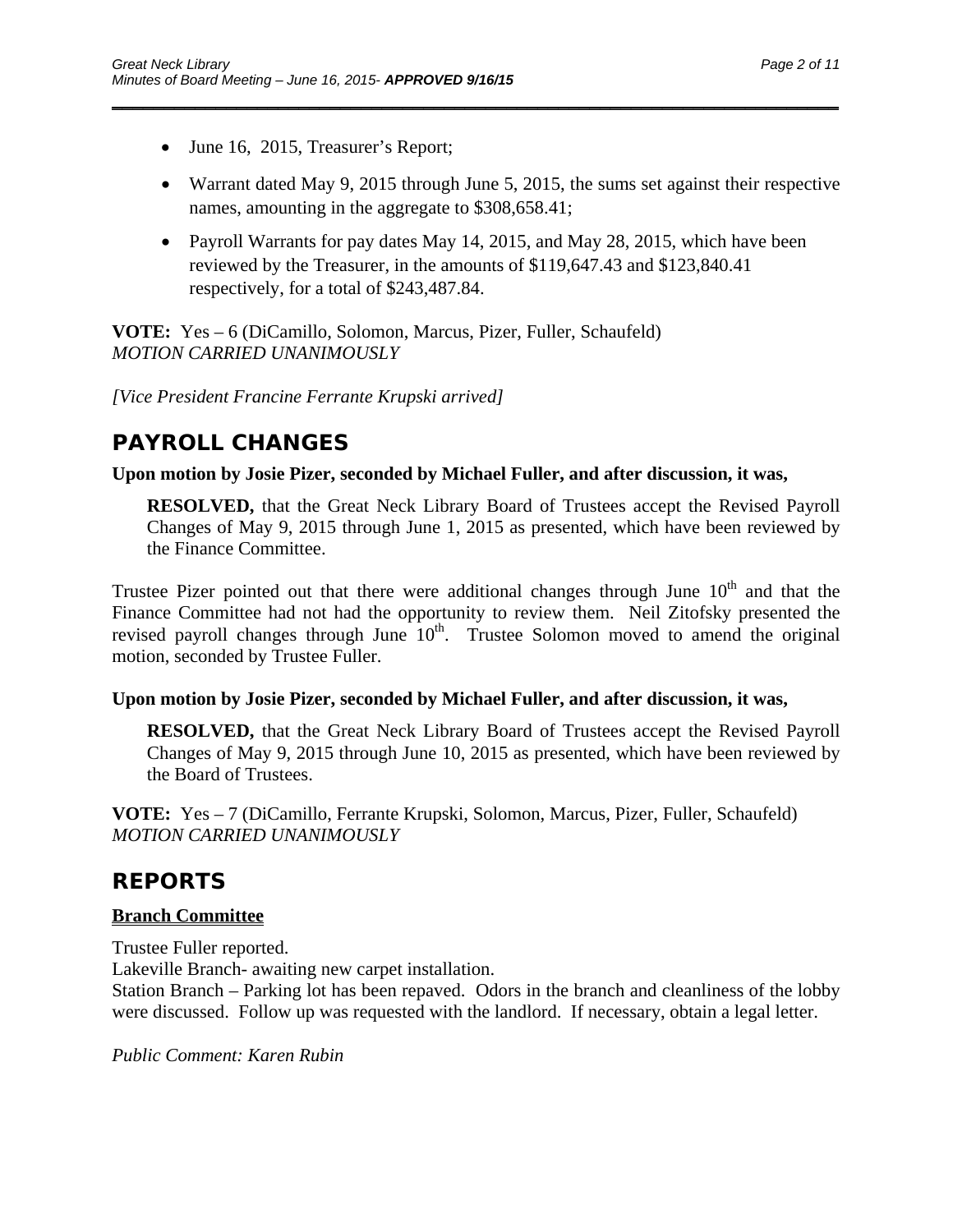## **Building Advisory Committee (BAC)**

President DiCamillo passed around photos from Flickr showing the interior demolition and construction of the Main Library. A BAC committee meeting is scheduled for Thursday, June  $18<sup>th</sup>$  where an updated building schedule is expected.

\_\_\_\_\_\_\_\_\_\_\_\_\_\_\_\_\_\_\_\_\_\_\_\_\_\_\_\_\_\_\_\_\_\_\_\_\_\_\_\_\_\_\_\_\_\_\_\_\_\_\_\_\_\_\_\_\_\_\_\_\_\_\_\_\_\_\_\_\_\_

## **Grants**

Ms. Johnson reported that while our contractors are/may be certified for applicable grants, we will need to check if potential sub-contractors are/will also be certified.

Suggestions were made to look into grants for the interior furniture for the Main Library and also for solar panels.

## **Director Search Committee**

President DiCamillo thanked the entire Director Search Committee of Board and Staff members for a "fabulous job". Nick Camastro thanked the Board of Trustees for allowing staff to be part of the committee and the process.

## **Long Range Planning**

Committee Chair Varda Solomon reported that the committee is awaiting the start of the new Library Director to begin meeting.

## **Policy Committee**

Trustee Marcus reported that the Policy Committee met on June  $15<sup>th</sup>$  and policy changes will be announced under New Business for their first of three required readings.

## **Programming Committee**

Committee Chair Varda Solomon hi-lighted a few items from her submitted written report.

The introductory/closing remarks for library programs were finalized. The Human Library event was mentioned with updates. A resolution to purchase additional museum passes will be read this evening. For the Town Hall, it was decided to be held in a general space and the possibility of a professional moderator, which would involve a fee, was being considered. She also hopes to have an RFP for July on the Rebranding project.

Text of written report for June 3<sup>rd</sup> Committee meeting submitted by Varda Solomon, below:

The Programming Committee had its June meeting at the Parkville Branch. The following members of the committee were present: Jonathan Aubrey, Margery Chodosch, Marietta DiCamillo, Debbie Feldman, Chris Johnson, Pam Levin, Joel Marcus and Varda Solomon, Absent: Deidre Goode and Josie Pizer.

The following topics were discussed.

- 1. Standardized introduction/closing for programs was reviewed, revised and is ready to roll. Kudos to MC for pulling this all together.
- 2. Human library event CJ provided an update. The event is tentatively planned for October  $25<sup>th</sup>$  when certain key people will be available. There was discussion about a suitable place for this event.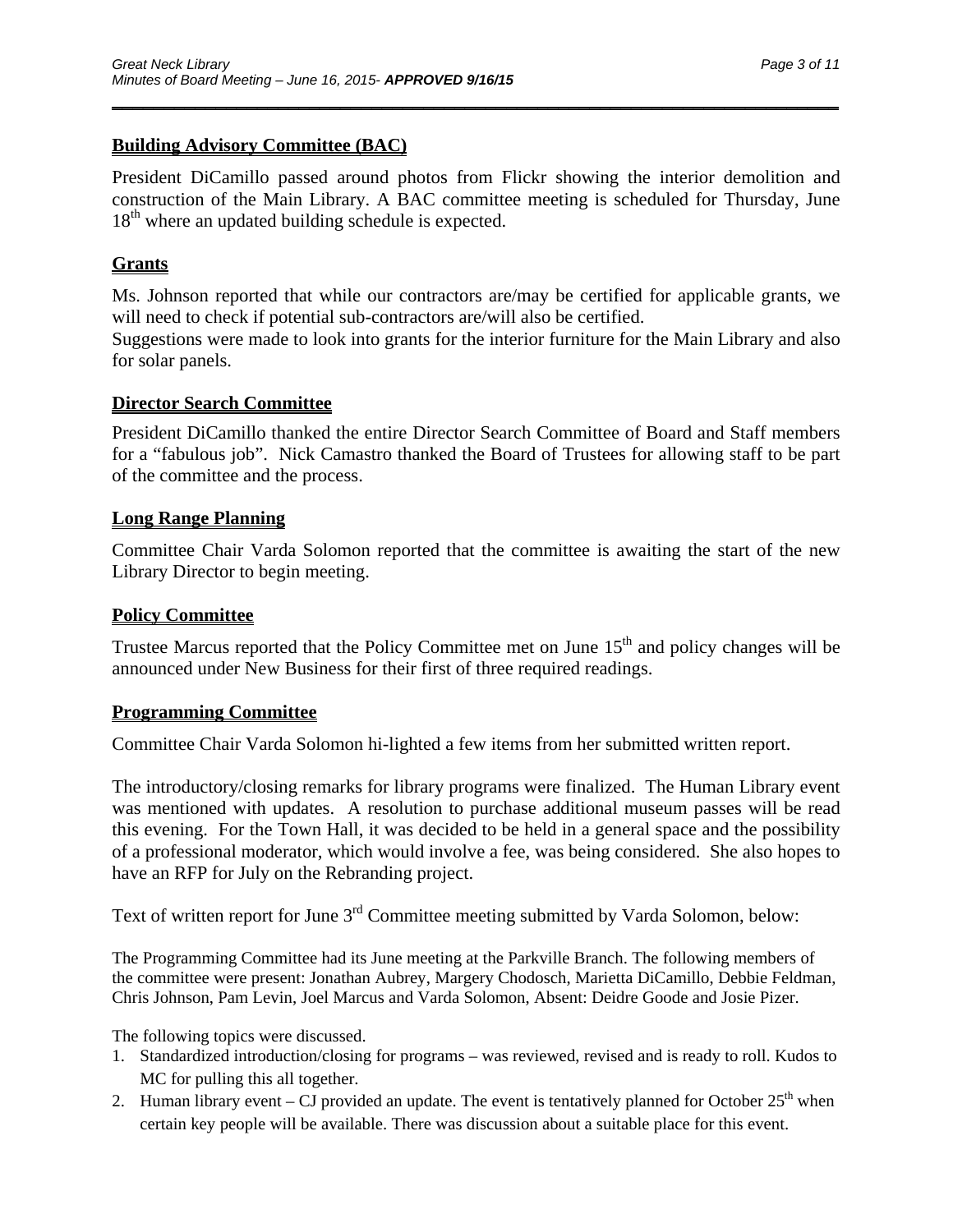3. Right-sizing museum passes – The committee reviewed a great summary of Annual Museum Pass Usage prepared by Wanda Lei. We discussed increasing the number of passes at some museums and adding others. After much discussion, it was decided that CJ and JA will make the final recommendation for the Board's approval. Another discussion focused on reserve policies for the passes. JA will research reserve policies at other libraries and report back to the committee.

\_\_\_\_\_\_\_\_\_\_\_\_\_\_\_\_\_\_\_\_\_\_\_\_\_\_\_\_\_\_\_\_\_\_\_\_\_\_\_\_\_\_\_\_\_\_\_\_\_\_\_\_\_\_\_\_\_\_\_\_\_\_\_\_\_\_\_\_\_\_

- 4. HD Simulcast Programs from the Met. PL will contact Regina Gil at the Art Center to explore a partnership
- 5. Speakers Bureau from Nassau County Bar Association committee liked this very much and we all wanted it to include our favorite topics.
- 6. Town Hall DF presented two alternative formats for us to discuss: a traditional town hall at a general space such as the Village of Great Neck Plaza's Village Hall or a non-traditional town hall in which the discussion would be held at Great Neck's Gold Coast Art Center in conjunction with an art exhibition. The committee felt that the latter might be confusing and might make it more challenging to include all segments of the community. The discussion raised many other questions, such as the possibility of a professional moderator, the size of the meeting space, and ways to assure that there is wide community representation. DF will continue working on this proposal.
- 7. Rebranding CJ and PL provided information about 7 individuals/companies that provided various services. A lively discussion followed about the direction we would like to take and the objectives we would like to achieve. The immediate next step is that each committee member should look at the 7 websites. We will plan to meet in July to start developing an RFP, and this activity will be continued with our new director.
- 8. Procedural matters
	- a. Since some of our discussion has focused on YA activities, a request has been sent to the Board President to include Courtney Greenblatt on the committee.
	- b. In order to accommodate the schedule of all committee members, we will try to move the July meeting to a night other than Wednesday.

## **Website/Technology Committee**

Trustee Schaufeld reported that the committee's next scheduled meeting will be on June 30th at 7:30 pm at Station Branch.

## **Staff Reports**

Trustee Josie Pizer had the following comments/requests on the following staff reports:

Children's -while the submitted report was thorough, she requested the number of attendees at each school visit.

Circulation & Computers -Is the number of patrons, 227, signed up for the email alerts the same as last month? If yes, need to make a concerted effort to gather more email addresses. Also, she called attention to the scanning and printing numbers at the branches as they seemed off. Trustee Pizer would also like to see the possibility of lending laptops for in house use and a self-checkout option.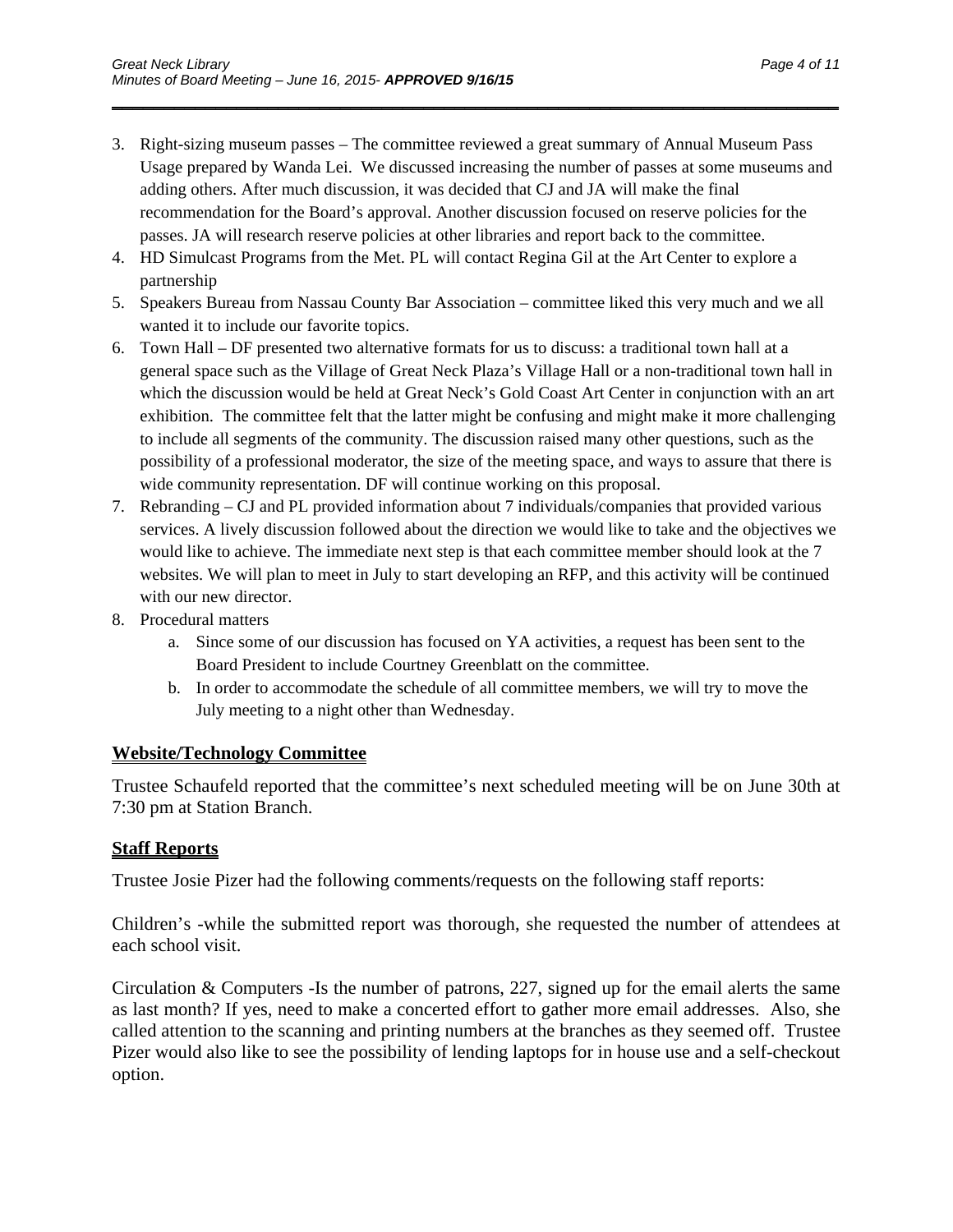Reference- Courtney Greenblatt's report: What are the trends in YA and how can we implement them? Jonathan Aubrey's report: Interesting concept to host small library fairs.

\_\_\_\_\_\_\_\_\_\_\_\_\_\_\_\_\_\_\_\_\_\_\_\_\_\_\_\_\_\_\_\_\_\_\_\_\_\_\_\_\_\_\_\_\_\_\_\_\_\_\_\_\_\_\_\_\_\_\_\_\_\_\_\_\_\_\_\_\_\_

Trustee Varda Solomon called attention to the Statistic report prepared by Cindy Simeti. It now includes residents, non-residents, costs and fees for each program. Vice President Krupski requested that programs be evaluated to see if cost effective to present.

Programming Committee-President DiCamillo went on record to appoint Courtney Greenblatt to the Programming Committee and also asked the Technology Committee to look into Ransomware.

*Public Comment: Karen Rubin, Naomi Penner, Marianna Wohlgemuth, Tina Domitrz* 

#### **Interim Director's Report**

Interim Director Christine Johnson stated that she is encouraging library staff to attend local conferences for more input and ideas.

Text of the Interim Director's written report dated June 12, 2015 below:

#### *Construction Update*

Construction is in full swing at the Main Library. There were some discussions regarding a possible domestic substitute for the Ornilux glass because of the 14 week lead time needed to secure the glass from Germany. However, after review at the bi-weekly construction meeting followed by a review at the BAC meeting, it was determined that we shall secure the originally chosen glass. The committees felt that the striping in the substitute was too apparent to the human eye and would affect the aesthetics of the building.

On Wednesday, June 10, a subgroup composed of Holly Coscetta, Janet Fine, Pam Levin, Alice Merwin, and I met with Susan Davidson from KG&D to review the furniture options and choices. Susan is arranging to have a variety of sample chairs delivered to the Parkville Branch for Staff and the BAC to examine and test. I asked Susan to clarify financially, from her budget, which furnishings are being provided. She will get back to us with that information.

On Friday, June 12, 2015, we were notified by Pam at the Water Authority that the check given to the Nassau County Department of Health for the plan review fee for the required backflow prevention device needed as part of the Sprinkler System was in the wrong amount, instead of \$485, the fee is actually only \$275. Charlie delivered a replacement check to the Water Authority today to help expedite the release of this plan approval.

#### *Technical Services*

The monthly statistical reports prepared by Wanda Lei are attached. Our new Senior Cataloger, Arifa Shuja is progressing nicely in managing the Technical Services Department and learning our policies and procedures for acquisitions, cataloging and materials processing.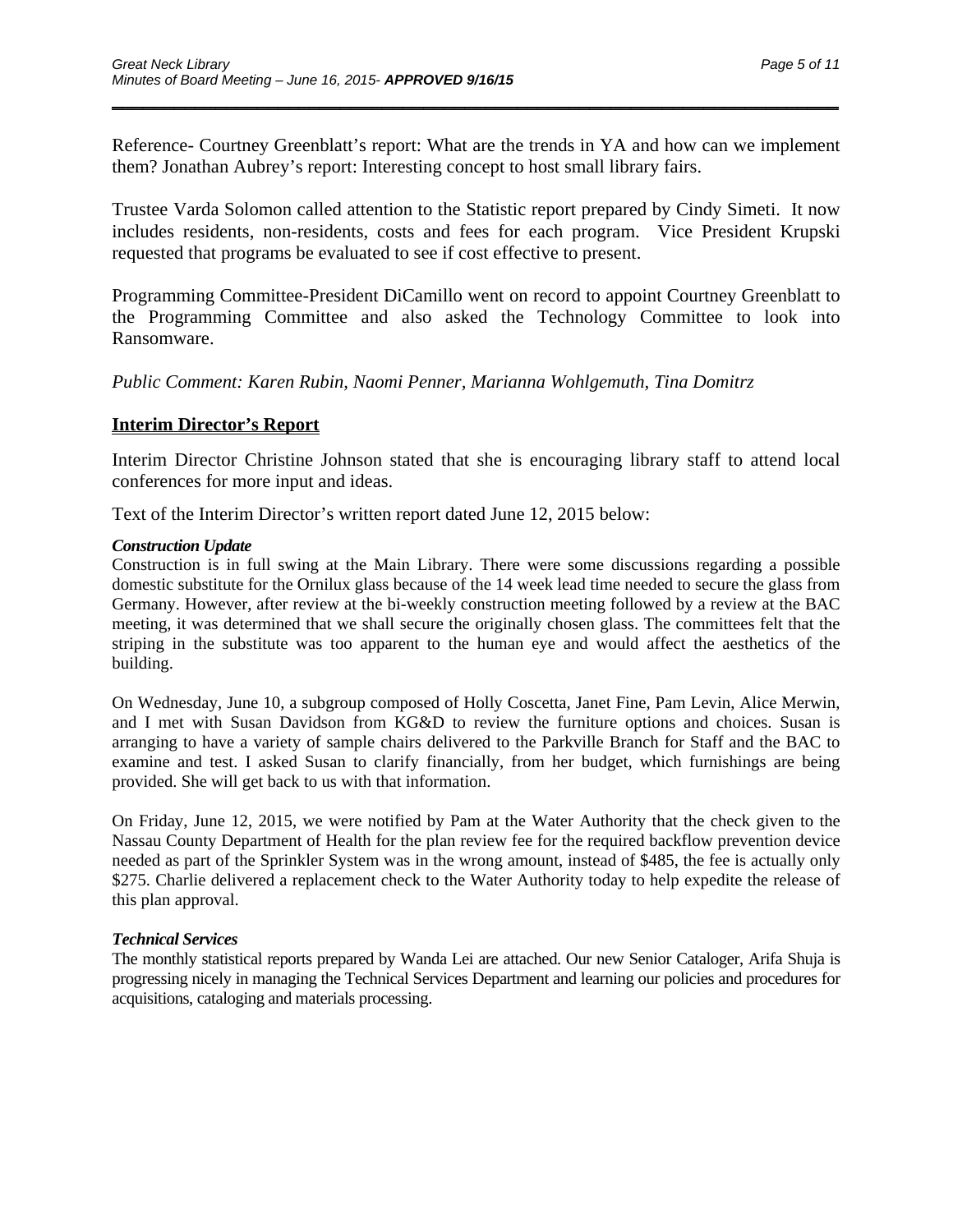#### *Programming*

Our Staff Programming committee, comprised of Debbie Feldman, Cindy Simeti, Pam Levin, Marge Chodosch and I, continues to meet on a regular basis and has begun some preliminary planning for October through December. However, as our new Director is starting in August, we have decided to wait for her input before planning any additional programs. We also continue to meet and finalize the process and plans for the Human Library Event that is scheduled for October 25. In addition, we are planning to have some Snoopy-themed events tied in with ALA's Library Card Sign-Up month in September which has Snoopy as the spokes-beagle this year. Another new idea that we are floating out for patron feedback is an English Language Conversation group. With assistance from many of our Staff members, and even a member of the public, we have prepared a multi-lingual announcement for the Summer Newsletter inviting new learners of English to contact the Library if s/he is interested in joining an informal English discussion group that will be moderated by a rotation of Reference Librarians.

\_\_\_\_\_\_\_\_\_\_\_\_\_\_\_\_\_\_\_\_\_\_\_\_\_\_\_\_\_\_\_\_\_\_\_\_\_\_\_\_\_\_\_\_\_\_\_\_\_\_\_\_\_\_\_\_\_\_\_\_\_\_\_\_\_\_\_\_\_\_

#### *Bookdrop at Great Neck House*

The manufacturer advised that the book drop is on back-order. We expect to have it delivered in early to mid-July. Charlie has arranged to have a concrete pad poured next week at a cost of \$500. The Park District is pleased that the color of the drop will be bronze which better complements the property than the silver coating.

#### *Grants*

On June 11, we were notified by NLS that all NYS Library Construction Grants awarded effective with the 2015-2016 grant cycle must comply with the states M/WBE policy (see attached). Our contractor, VRD is M/WBE-certified by the State. I have asked Ken Sans at Calgi to find out which subcontractors on our project are already M/WBE-certified to help expedite our grant application that will be filed in August. I am attending the NLS information session on Monday, June 15 to obtain more information.

Thank you for your attention to this report.

## **OLD BUSINESS**

#### **Take from the Table the Acceptance of NYS Great Neck Library Annual Report-**

**Upon motion by Michael Fuller and seconded by Varda Solomon and after discussion, it was,** 

**RESOLVED,** that the Board of Trustees take from the table the motion relating to the New York State Great Neck Library 2014 Annual report for public and association libraries.

**VOTE:** Yes – 7 (DiCamillo, Ferrante Krupski, Solomon, Marcus, Pizer, Schaufeld, Fuller) *MOTION CARRIED UNANIMOUSLY* 

#### **Acceptance of NYS Great Neck Library Annual Report-**

#### **Upon motion by Varda Solomon and seconded by Josie Pizer and after discussion, it was,**

**RESOLVED,** that the Great Neck Library Board of Trustees accept the New York State Great Neck Library 2014 Annual report for public and association libraries revised as amended.

President DiCamillo thanked Trustee Solomon for her thorough review of the document. *Public comment: Karen Rubin*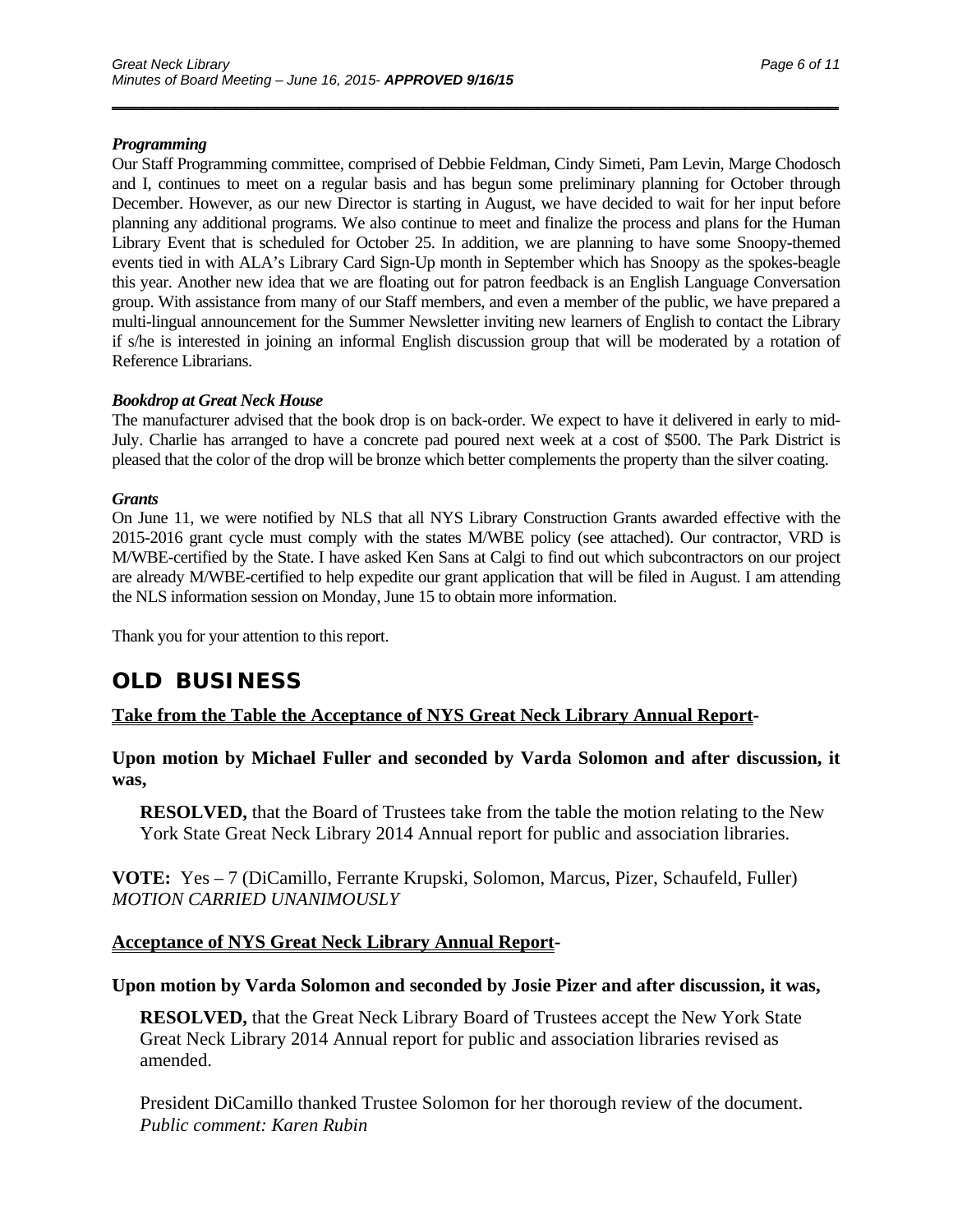**VOTE:** Yes – 7 (DiCamillo, Ferrante Krupski, Solomon, Marcus, Pizer, Schaufeld, Fuller) *MOTION CARRIED UNANIMOUSLY* 

\_\_\_\_\_\_\_\_\_\_\_\_\_\_\_\_\_\_\_\_\_\_\_\_\_\_\_\_\_\_\_\_\_\_\_\_\_\_\_\_\_\_\_\_\_\_\_\_\_\_\_\_\_\_\_\_\_\_\_\_\_\_\_\_\_\_\_\_\_\_

# **NEW BUSINESS**

## **2015 Year End Budget Transfers**

## **Upon motion by Joel Marcus and seconded by Michael Fuller and after discussion, it was,**

**RESOLVED,** that the Great Neck Library Board of Trustees authorize the line item changes to the 2015 Operating Budget as detailed in the 2015 Budget Reallocation Analysis, a copy of which is to be appended to the minutes of this meeting, as well as to the copies of the 2015 Budget maintained on file for the public at all branches.

**VOTE:** Yes – 6, (DiCamillo, Ferrante Krupski, Marcus, Pizer, Schaufeld, Fuller) Abstention – 1 (Solomon) *MOTION CARRIED* 

## **New Member is Joining the Programming Committee.**

President DiCamillo announced that Courtney Greenblatt, the Library's Young Adult Librarian, will be added to the 2015 Programming Committee.

## **Amend Contract for Holly Coscetta**

## **Upon motion by Francine Ferrante Krupski and seconded by Robert Schaufeld and after discussion, it was,**

**RESOLVED,** that the Great Neck Library Board of Trustees approve the amendment to the contract signed by Holly Coscetta, Administrative Assistant to the Director, and Secretary to the Library Board, to increase the annual salary from \$52,000 per year to \$55,000 per year effective as of July 1, 2015.

**VOTE:** Yes – 7 (DiCamillo, Ferrante Krupski, Solomon, Marcus, Pizer, Schaufeld, Fuller) *MOTION CARRIED UNANIMOUSLY* 

## **Amend Contract for Jill Lee**

**Upon motion by Robert Schaufeld and seconded by Varda Solomon and after discussion, it was,** 

**RESOLVED,** that the Great Neck Library Board approve the amendment to the contract signed by Jill Lee, Junior Accountant, to increase the annual salary from \$39,000 per year to \$44,500 per year effective as of July 1, 2015.

**VOTE:** Yes – 7 (DiCamillo, Ferrante Krupski, Solomon, Marcus, Pizer, Schaufeld, Fuller) *MOTION CARRIED UNANIMOUSLY*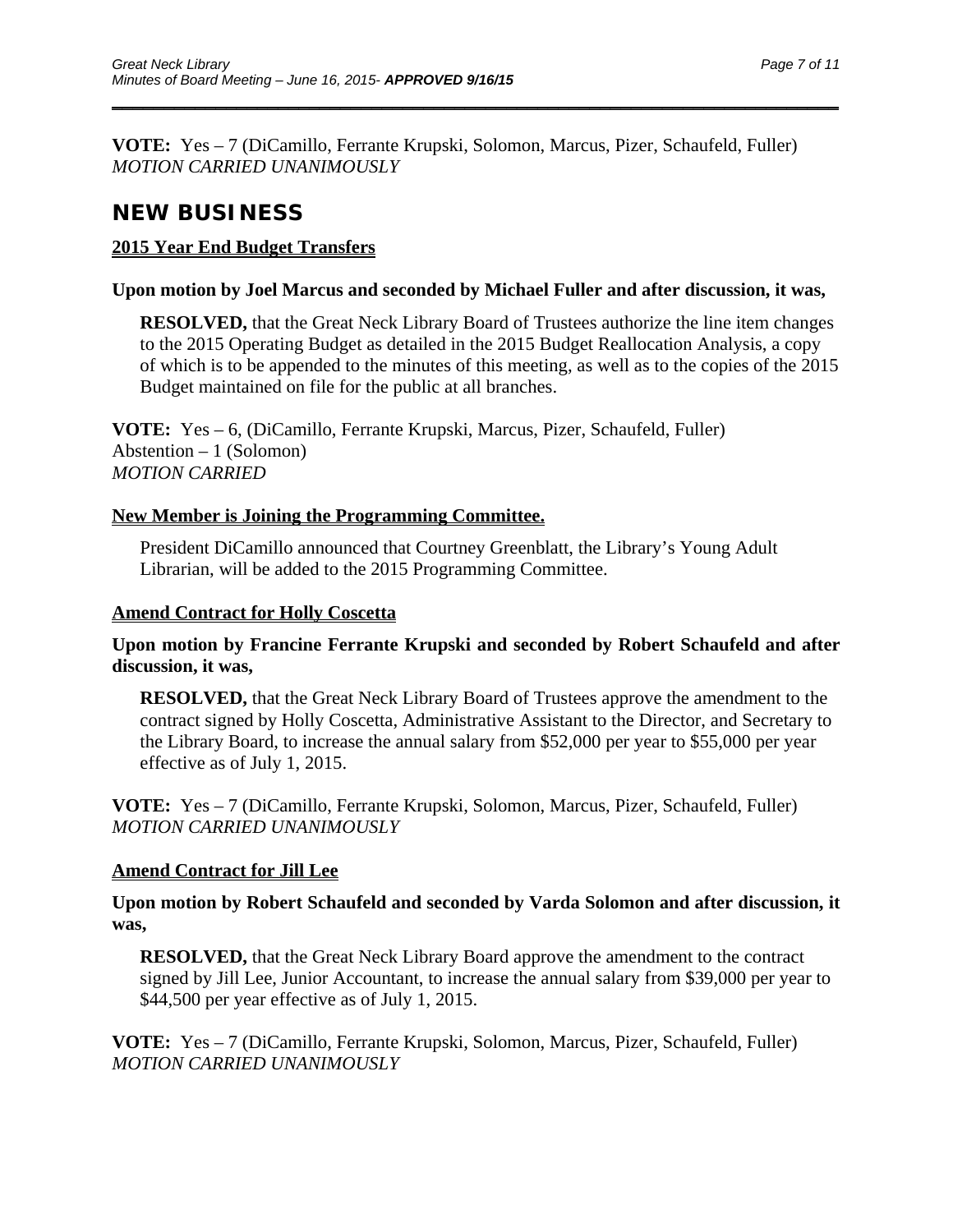## **Add New Museum Pass Subscriptions**

## **Upon motion by Michael Fuller and seconded by Varda Solomon and after discussion, it was,**

\_\_\_\_\_\_\_\_\_\_\_\_\_\_\_\_\_\_\_\_\_\_\_\_\_\_\_\_\_\_\_\_\_\_\_\_\_\_\_\_\_\_\_\_\_\_\_\_\_\_\_\_\_\_\_\_\_\_\_\_\_\_\_\_\_\_\_\_\_\_

**RESOLVED,** that the Great Neck Library Board of Trustees approve the increase the Annual Museum Pass budget as funded by the Carter Restricted Gift Fund by an amount not to exceed \$10,000 to allow the purchase of the following additional Museum Passes: a second pass to the Intrepid Sea, Air & Space Museum; a third pass to the Nassau County Museum of Art ; and, to purchase new subscriptions as follows: Brooklyn Botanic Garden, the Cradle of Aviation, The Frick Collection, MOMA/PS1, Museum of the City of New York, the Nassau County Firefighters Museum, NY Historical Society, Old Bethpage Village Restoration, and the Vanderbilt Museum & Planetarium.

*Public Comment: Naomi Penner, Karen Rubin Staff Comment: Nick Camastro was present and volunteered to do Circulation Statistics* 

**VOTE:** Yes – 7 (DiCamillo, Ferrante Krupski, Solomon, Marcus, Pizer, Schaufeld, Fuller) *MOTION CARRIED UNANIMOUSLY* 

## **LILINK Subscription**

## **Upon motion by Joel Marcus and seconded by Josie Pizer and after discussion, it was,**

**RESOLVED,** that the Great Neck Library Board of Trustees approve the purchase and installation of the LILINK Software at an estimated cost not to exceed \$50,000 for three years per the attached recommendation, this amount to be charged against the Computer Software fund.

After discussion, Trustee Ferrante Krupski moved to amend the original motion, seconded by Varda Solomon

**RESOLVED,** that the Great Neck Library Board of Trustees approve the purchase and installation of the LILINK Software at an estimated cost not to exceed \$50,000 for three years per the attached recommendation, this amount to be charged against the Automated Library Fund for the first year and incorporated into the Operating Budget for years two and three.

**VOTE:** Yes – 7 (DiCamillo, Ferrante Krupski, Solomon, Marcus, Pizer, Schaufeld, Fuller) *MOTION CARRIED UNANIMOUSLY* 

*Public Comment: Naomi Penner* 

## **Acceptance of Interim Assistant Director Job Posting & Description**

**Upon motion by Francine Ferrante Krupski and seconded by Varda Solomon and after discussion, it was,** 

**RESOLVED,** that the Great Neck Library Board of Trustees accept the Interim Assistant Director Job Posting as per the attached Job Description.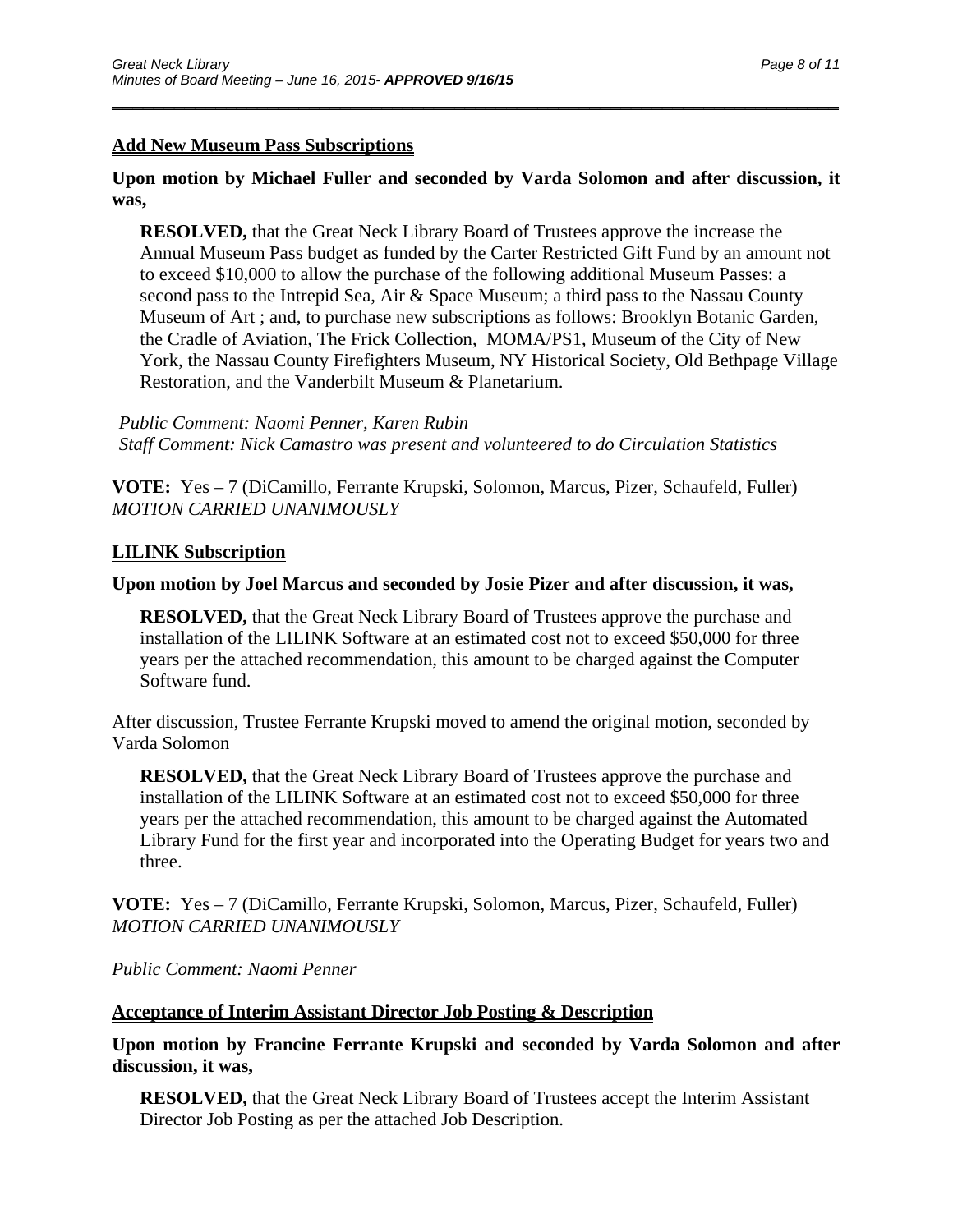**VOTE:** Yes – 7 (DiCamillo, Ferrante Krupski, Solomon, Marcus, Pizer, Schaufeld, Fuller) *MOTION CARRIED UNANIMOUSLY* 

\_\_\_\_\_\_\_\_\_\_\_\_\_\_\_\_\_\_\_\_\_\_\_\_\_\_\_\_\_\_\_\_\_\_\_\_\_\_\_\_\_\_\_\_\_\_\_\_\_\_\_\_\_\_\_\_\_\_\_\_\_\_\_\_\_\_\_\_\_\_

### **Acceptance of Interim Director of Levels Job Posting & Description**

**Upon motion by Robert Schaufeld and seconded by Michael Fuller and after discussion, it was,** 

**RESOLVED,** that the Great Neck Library Board of Trustees accept the Interim Director of Levels Job Posting as per the attached Job Description.

**VOTE:** Yes – 7 (DiCamillo, Ferrante Krupski, Solomon, Marcus, Pizer, Schaufeld, Fuller) *MOTION CARRIED UNANIMOUSLY* 

*Public Comment: Tina Domitrz, Karen Rubin* 

#### **Policy Manual Revisions-First Reading**

#### **Gift Policy**

## **SECTION 1200: GIFTS**

All gifts offered to the Library and accepted by it shall become the sole property of the Library. Unless indicated otherwise by written agreement, the Library will have the rights of displaying, using, or lending the same, or of selling or disposing of said gifts. For any cash gift of substantial value, i.e. *\$250* or more, the gift will be formally accepted by the Board at a public meeting. For any cash gift to the Library, the Director's office will send a letter of thanks to the donor.

For any other gift determined to be of substantial value, the gift will be formally accepted by the Board at a public meeting and a letter should be forwarded to the donor indicating a description and the conditions of the Library's acceptance of the gift stated above. The Library Director and the Board of Trustees shall use discretion in accepting any such gift.

Any appraisal of a gift to the Library is the responsibility of the donor. The acceptance of a gift which has been appraised by a third, disinterested party does not in any way imply an endorsement of the appraisal by the Library

*Notwithstanding the value of the gift, all gifts shall be reported to the Public at the next scheduled Board of Trustees Meeting.* 

## **Extending Terms of Board Officers**

#### **200-30: Board Officers, Election and Responsibilities**

Article IX of the Bylaws states specific duties and responsibilities of Board Officers. In addition, the following shall also be expected of officers: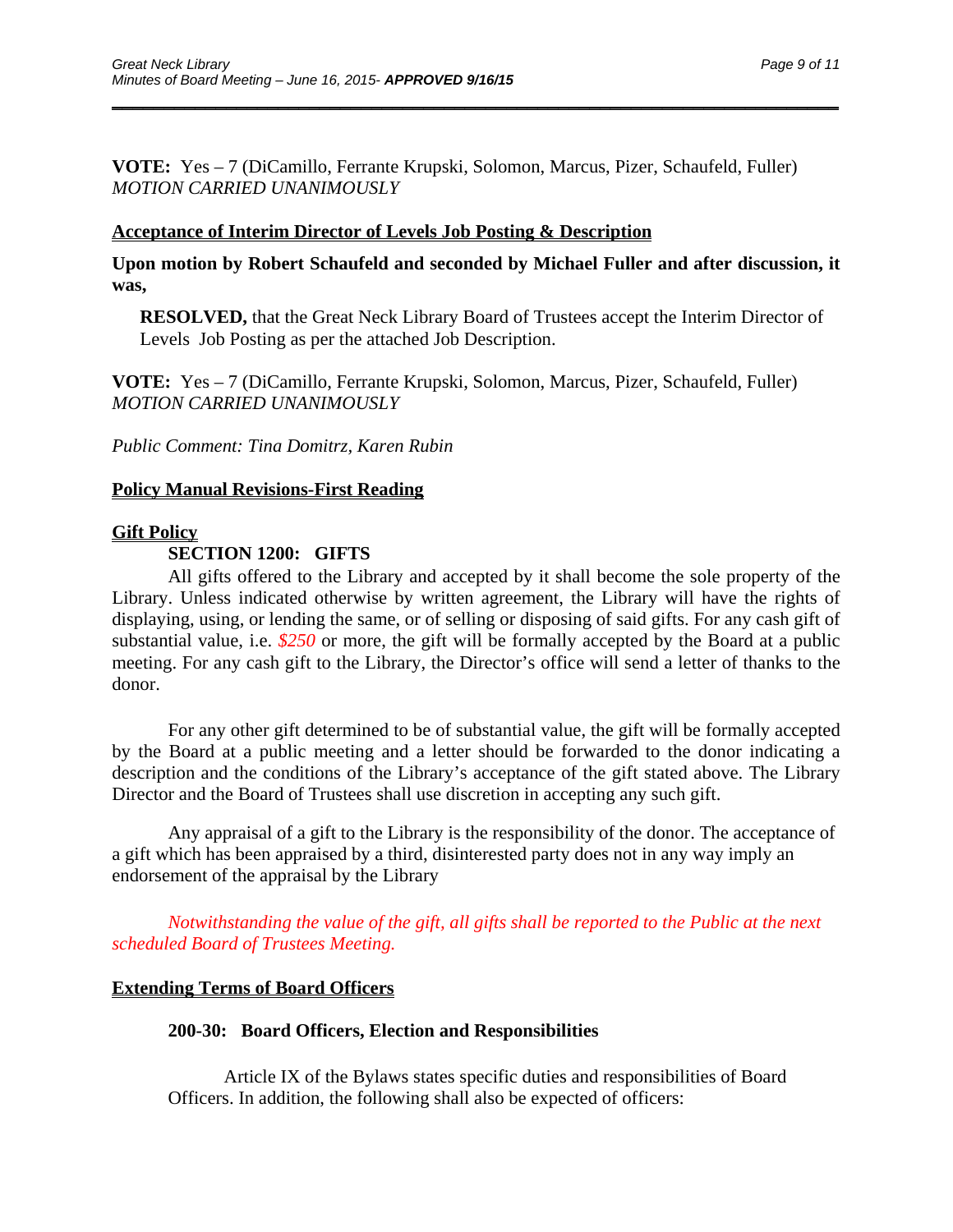| President          | shall confer with the Director in preparation of agendas for all<br>Board meetings;                                                                                                                                                                                                                                       |
|--------------------|---------------------------------------------------------------------------------------------------------------------------------------------------------------------------------------------------------------------------------------------------------------------------------------------------------------------------|
|                    | shall, with the Director, inform new Trustees of their duties and<br>responsibilities and the operations of the Library;<br>shall appoint special Board Committees, from volunteer Trustees as<br>necessary, and establish the scope and purpose in the charge of each<br>committee;                                      |
| $T$ reasurer $(s)$ | shall confer with the Director in preparation of monthly financial<br>reports, budget reporting and investments;                                                                                                                                                                                                          |
| Secretary          | shall review monthly minutes of all Board meetings prior to<br>submission to the Board;<br>shall review official minutes of the Board annually for correct and<br>up-to-date records;<br>shall be responsible for maintaining the Board's policy manual with<br>approved policy established by resolution in the minutes. |

\_\_\_\_\_\_\_\_\_\_\_\_\_\_\_\_\_\_\_\_\_\_\_\_\_\_\_\_\_\_\_\_\_\_\_\_\_\_\_\_\_\_\_\_\_\_\_\_\_\_\_\_\_\_\_\_\_\_\_\_\_\_\_\_\_\_\_\_\_\_

Officers must be elected by the Board at the Re-organization Meeting of the Library Association. Effective with the 1994 election of Officers:

- 1. The President, Vice President, Secretary and Treasurer shall be elected for one year terms.
- 2. No trustee should be elected to the same office for more than two (2) consecutive years, unless the Board determines that due to exigent circumstances it is in the best interest of the Library to maintain certain officers in their respective positions. Should this be the case, the Board may re-elect a trustee or trustees to the same office. The foregoing Board Policy to allow a *fourth* term will expire by January *2017*. Rev. 9//16/14

Revised 10/24/95; 3/27/01; 2/26/02; 9/16/14

# **OPEN TIME**

Speaking: Naomi Penner, Michael Fuller

# **DATE OF NEXT MEETING**

Regular Board of Trustees Meeting – July 28, 2015 at Parkville Branch.

## **ADJOURNMENT**

The meeting was adjourned at 8:55 p.m. on motion by Joel Marcus and seconded by Robert Schaufeld.